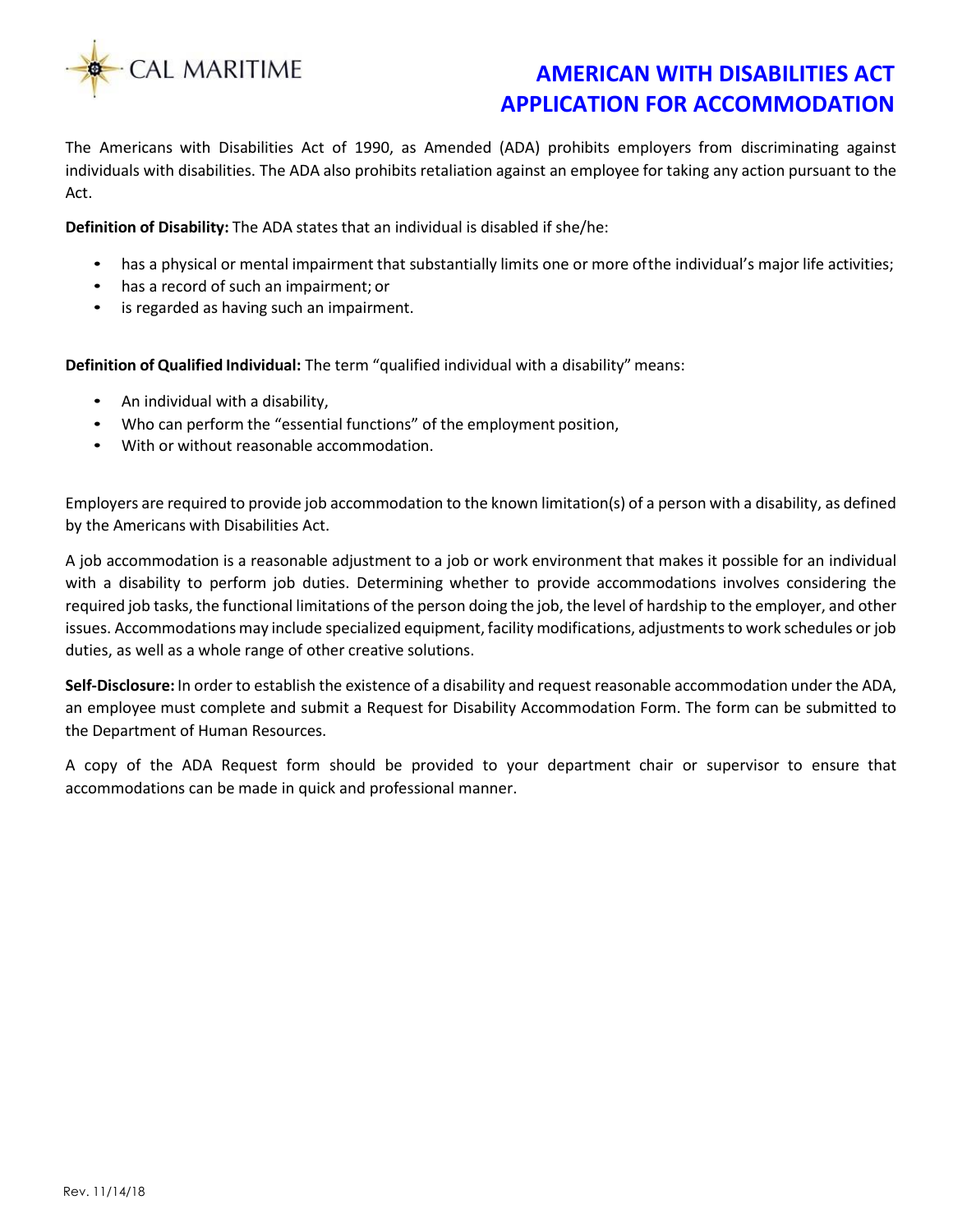

## **Faculty and Staff Accommodation Procedures**

### **Step 1) Documentation of Disability:**

When an employee submits a Request for Disability Accommodation Form, she/he must provide, at his/her own expense, documentation for his/her disability in the form of a written evaluation by an appropriate health care provider. The employees' health care provider must describe the following:

- 1) Information regarding the employee's medical disability outlining specificmedical words and terminology.
- 2) Outline the limitations caused by the disability and note recommendedjob accommodations.
- 3) Describe the length of time that the employee will need to have jobaccommodations due to his/her disability.
- 4) If a disability arise due to an incident, the employee's medical provider should explicitly clear employee to return to work.

### **Step 2) Temporary Accommodations:**

After consultation with the employee and his/her department chair or supervisor, the Department of Human Resources may provide the employee with a temporary accommodation pending receipt and evaluationof the documentation of the disability. The Department of Human Resources will notify the employee of the temporary accommodation to be provided.

### **Step 3) Evaluation of Documentation:**

Upon receipt of documentation from an employee's health care provider, the University will determine if the employee has a disability as defined by the ADA, and if the employee can perform the essential functions of her/his position, with or without reasonable accommodation.

### **Step 4) Final Determination and Notification to Staff or Faculty Members:**

The University has the authority to make a determination regarding what accommodation, if any, is appropriate. When a final determination is made, the Department of Human resources will notify the employee of th determination, whether an accommodation has been granted, and if so, will specify what accommodation has been granted. The Department of Human Resources will also notify the employee's department chair and/or supervisor if an accommodation is to be provided to the employee.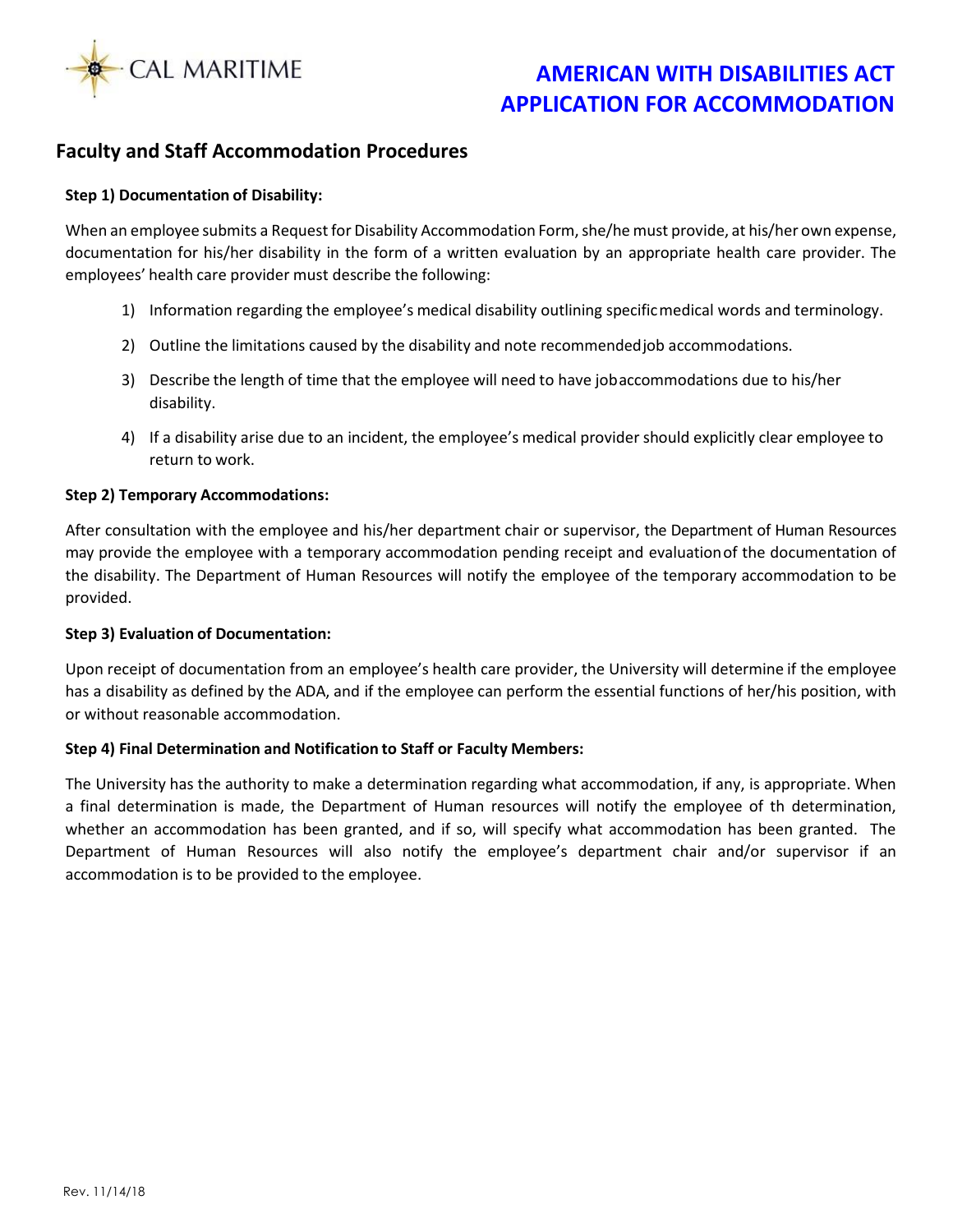

## **Employee Request for Disability Accommodation Form**

| Employee Name:                                                                                                        | Employee ID:                                                                                                         |
|-----------------------------------------------------------------------------------------------------------------------|----------------------------------------------------------------------------------------------------------------------|
| <u> 1989 - Johann Harry Harry Harry Harry Harry Harry Harry Harry Harry Harry Harry Harry Harry Harry Harry Harry</u> | <u> 1989 - John Stein, Amerikaansk politiker (</u>                                                                   |
| Home Address:                                                                                                         | City/State/Zip Code:                                                                                                 |
| Home/Cell Number                                                                                                      | Work Phone:                                                                                                          |
|                                                                                                                       | <u> Alexandria de la contexta de la contexta de la contexta de la contexta de la contexta de la contexta de la c</u> |
| Job Title:                                                                                                            | Department:                                                                                                          |
|                                                                                                                       |                                                                                                                      |
| Supervisor's Name:                                                                                                    |                                                                                                                      |

**1) Please provide a brief description of your essential job functions and responsibilities** *Essential functions are fundamental, crucial job duties performed in a position. For example: if you are a custodian, essential job functions/responsibilities are vacuuming, sweeping, etc.)*

### 2) **Please describe the disability for which you are requesting accommodation**

- *An Individual with a disability is a person who:*
	- *Has a physically or mental impairment that substantially limits one or more major life activity; or*
	- *Has a record of such impairment; or*
	- *Is regarded as having such an impairment*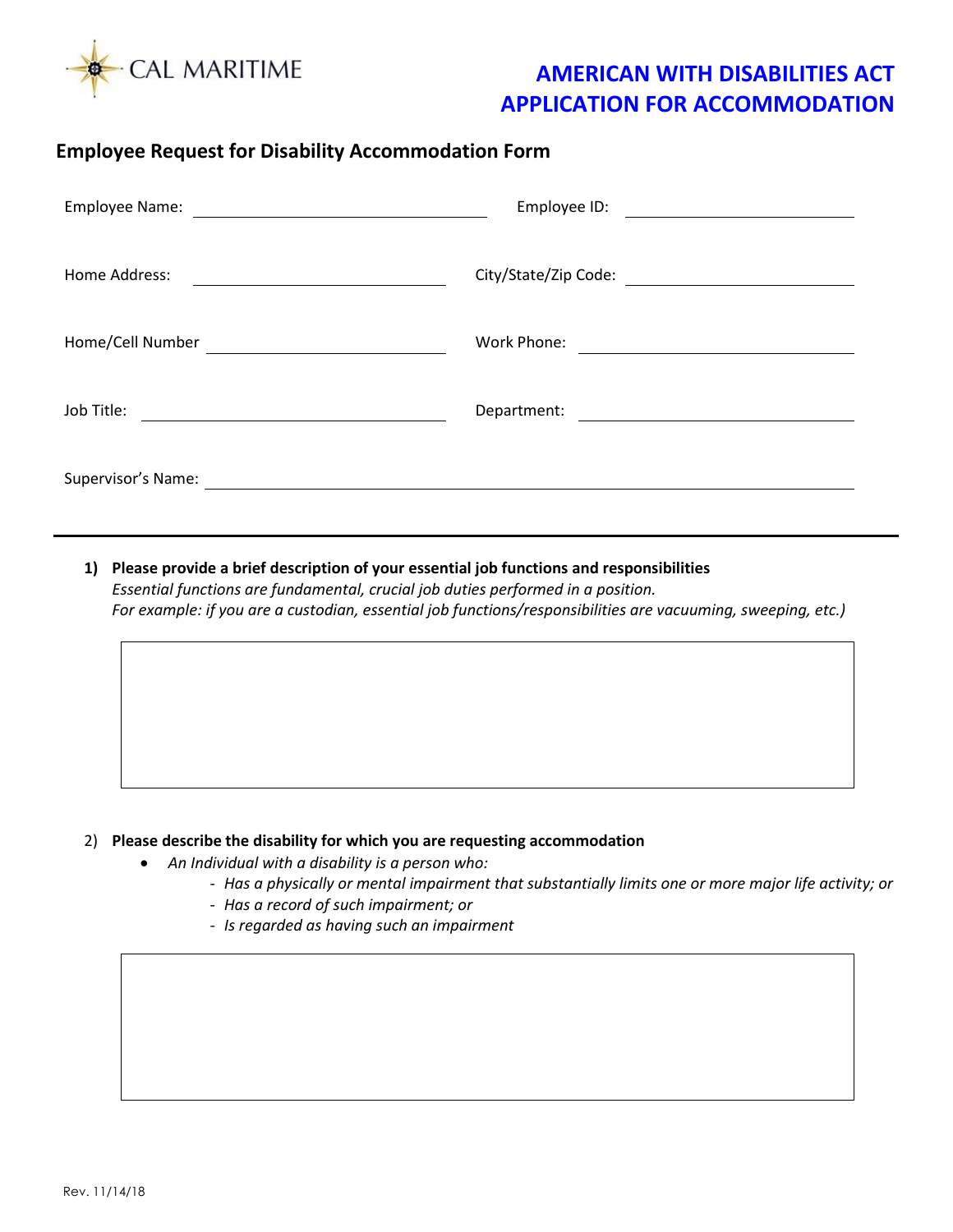

**3) Describe how your disability/limitation affects your ability to perform one or more essential functions of your job:**

### **4) What specific job accommodation is needed to perform your essential job functions?**

*A job accommodation is a reasonable adjustment to a job or work environment that makes it possible for an individual with a disability to perform job duties. Determining whether to provide accommodations involves considering the required job tasks, the functional limitations of the person doing the job, the level of hardship to the employer, and other issues. Accommodations may include specialized equipment, facility modifications, adjustments to work schedules or job duties, as well as a whole range of other creative solutions.*

**5) How long do you anticipate the need for an accommodation?**

**6) Has a physician, vocational rehabilitation specialist, or other health professional recommended a specific accommodation?** ☐ **Yes** ☐ **No**

*If yes, please attach a copy of their recommendations. If you do not have the documentation, please have your treating physician complete the "Request for Disability Accommodation Form Completed by Treating Physician".*